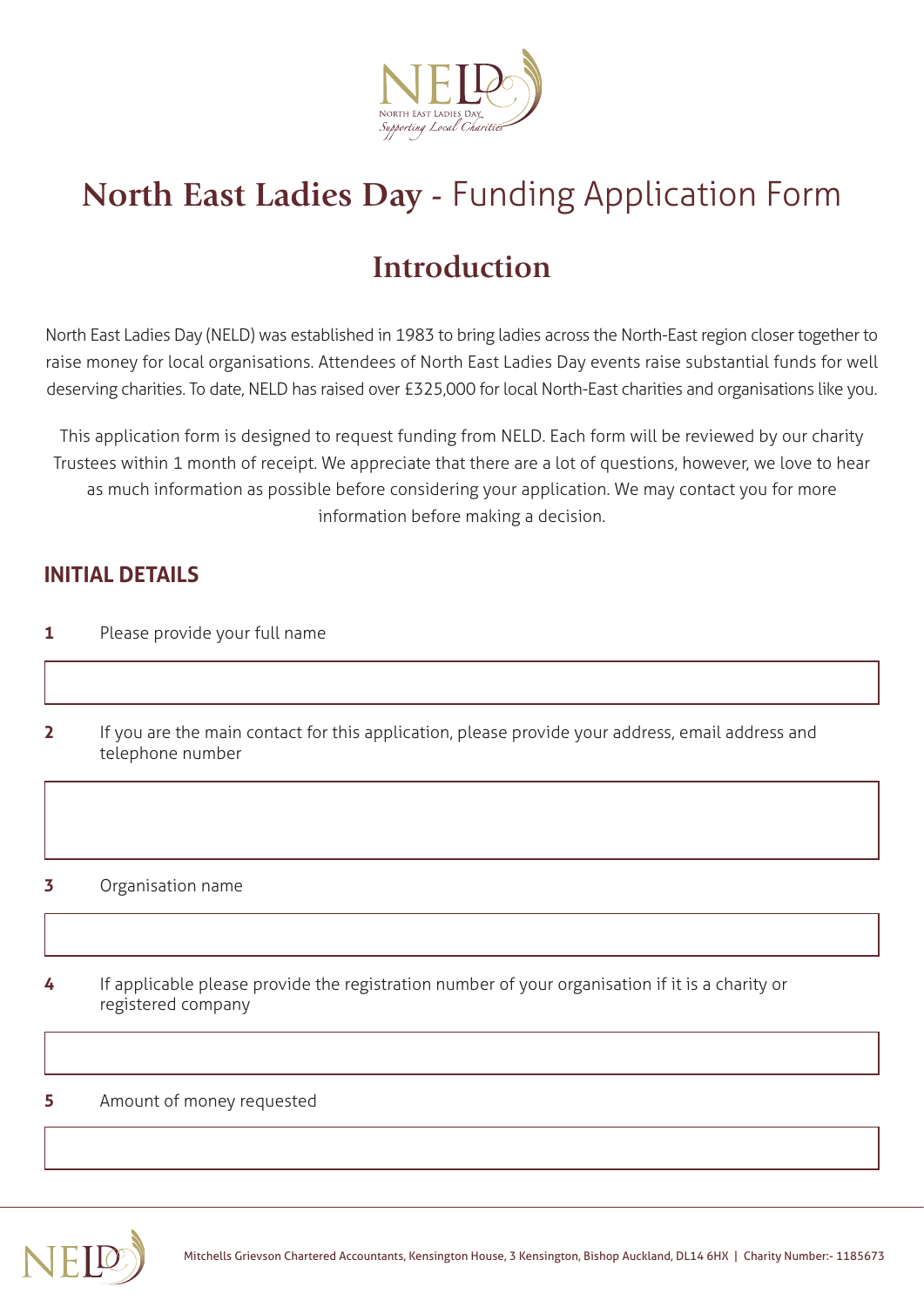## **DETAILS OF YOUR CAUSE**

**6** What are your organisation's aims and objectives? If you require funding for a particular project, please provide details. (200 words max)

**7** How do you think your cause or project will benefit the local North East community? (200 words max)

- **8** Will any of the money raised be used to meet your organisation's core operational costs/overheads and if so how much?
- **9** If your application is successful, who should the cheque be made payable to?